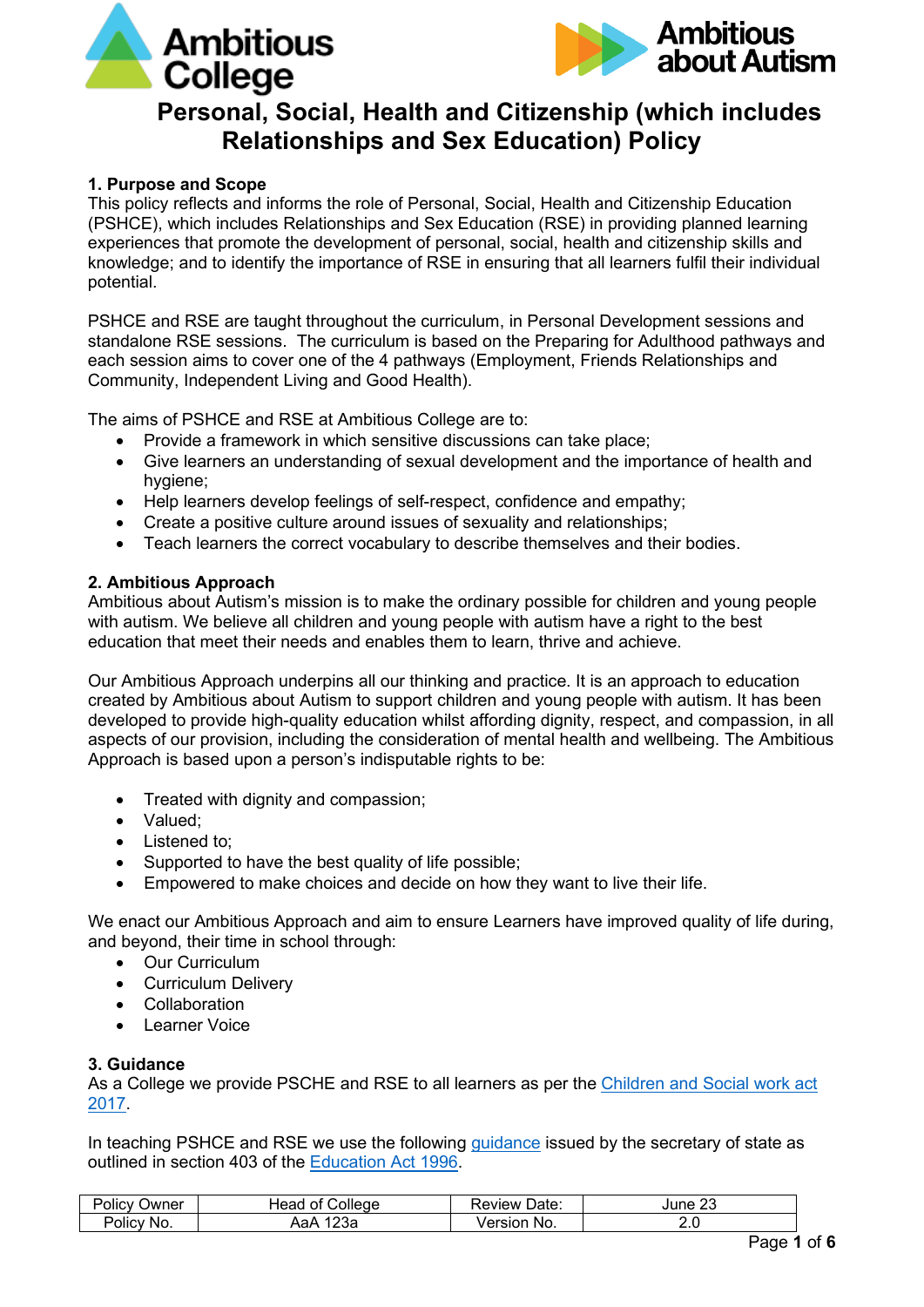The [DfE Sex and Relationship Guidance \(July 2000\)](https://www.gov.uk/government/publications/sex-and-relationship-education) is a useful reference for staff, parents and Governors.

# **4. Definition**

PSHCE and RSE help all learners develop as individuals in a wider society. Learners learn to understand themselves physically, emotionally, socially and sexually and to understand their relationships with others.

PSHCE and RSE involves a combination of sharing information and exploring issues and values.

PSHCE and RSE is not about the promotion of sexual activity.

# **5. Delivery of PSHCE and RSE**

All planning and delivery of the PSHCE and RSE curriculum is personalised to meet the individual needs of each learner, both current needs and anticipated future needs. We aim to maximise each learner's potential across all curriculum areas.

RSE is taught within the personal, social, health and economic (PSHE) education curriculum. RSE focuses on giving young people the information they need to help them develop healthy, nurturing relationships of all kinds including.

Where necessary, external consultants will be used to provide expert RSE sessions (both group and 1:1) to ensure that our learners are getting the information they need.

Areas of learning that are taught within the context of family life should take care to ensure that there is no stigmatisation of learners based on their home circumstances (families can include single parent families, LGBT parents, families headed by grandparents, adoptive parents, foster parents/carers amongst other structures) along with reflecting sensitively that some learners may have a different structure of support around them (for example: looked after children or young carers).

In particular, PSHCE and RSE shall allow learners to explore the following topics:

## **a) Developing good relationships with peers and adults**

Relationships underpin all aspects of life. Developing good relationships and respecting the differences between people begins with awareness of, response to, and interaction with, familiar and unfamiliar people and staff who are positive role models. Over time, learners have opportunities to learn to recognise or find out about differences between people. Through experiencing differences in culture and ethnicity within their communities, some learners may learn to recognise that other people have different viewpoints, a pre-requisite to developing a respect for the behaviour and opinions of others.

Teaching this aspect across key stages can help learners to:

- Develop and experience a range of relationships;
- Recognise and understand different types of relationships.

# **b) Sexual Relationships**

The objective of RSE is to help and support young people through their physical, emotional and moral development. 'A successful programme, firmly embedded in PSHCE, will help young people to learn to respect themselves and others and to move more confidently from childhood through adolescence and into adulthood. RSE should contribute to promoting the spiritual, moral, cultural, mental and physical development of young people and of society and preparing learners for the opportunities, responsibilities and experiences of adult life. Effective sex and relationship education does not encourage early sexual experimentation. It should teach young people to understand human sexuality and to respect themselves and others. It enables young people to mature, to build up their confidence and self-esteem and understand the reasons for

| Dali<br><b>Jwner</b><br>ില്                      | allede.<br>. .       | Jate<br>eview  | ~~<br>une |
|--------------------------------------------------|----------------------|----------------|-----------|
| $\overline{\phantom{a}}$<br>No.<br><b>POIICV</b> | $\sim$<br>٦a⊬<br>zəa | 'ersion<br>NO. | Z.U       |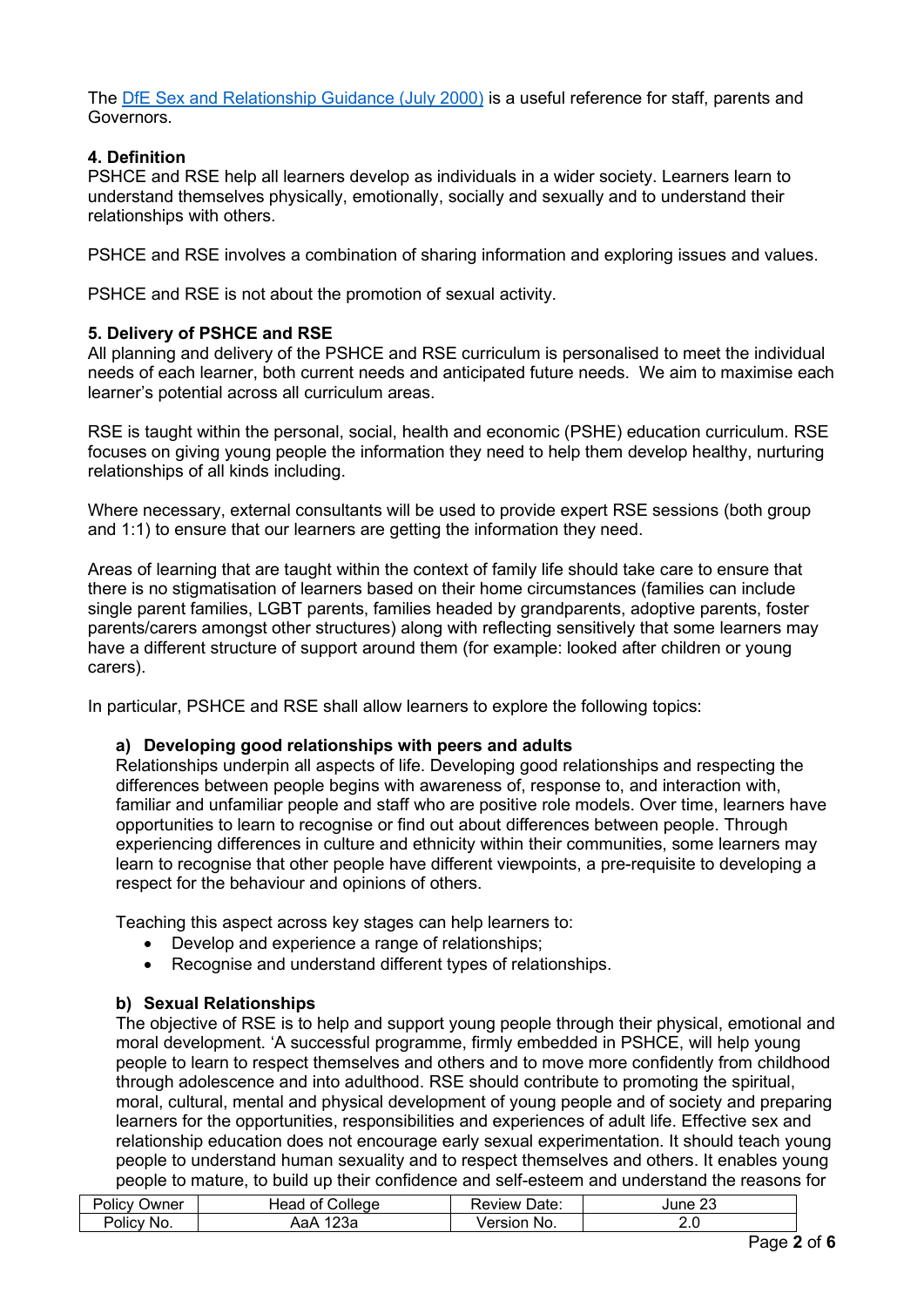delaying sexual activity. It builds up knowledge and skills which are particularly important today because of the many different and conflicting pressures on young people.'' This includes exploring gender issues such as sexual bullying and sexual exploitation.<sup>[1](#page-2-0)</sup>

# **c) RSE for Children and Young People with Special Educational Needs**

Colleges, such as ours, have a duty to ensure that children with special educational needs are properly included in sex and relationship education. Sex and relationship education should help all learners understand their physical and emotional development and enable them to make positive decisions in their lives.

All staff, including ancillary staff, physiotherapists, nurses and carers as well as teachers should follow the school's PSHCE and RSE policy when working with learners with special educational needs.

For all learners, there is a need for clear, explicit and repeated teaching about sex and relationships to avoid confusion. Our learners may need to specifically learn things which other young people learn incidentally, for example, what being 'private' actually means. They may be more open to exploitation than other learners and may need additional teaching to help them understand acceptable parameters and behaviours. Above all, they need the knowledge, skills and understanding to make informed, positive decisions about their own relationships and lives, and about their own safety.

## **d) Personal and social skills**

Knowledge and understanding of citizenship starts by learners interacting with adults they know and other learners in familiar one-to-one activities and small group situations, as well as taking part in the regular routines, roles and responsibilities of classroom and school life. Learners learn about the right and wrong ways to behave through the boundaries set by others. PSHCE activities gives contexts in which all learners, particularly those with learning difficulties, can move from a personal view of themselves and their immediate world, towards a wider perspective. This helps them think about other people and ways in which they can make a difference to others and the world around them. Learners learn about the differences in people and how to value those differences.

Teaching this aspect across the key stages can help learners to:

- Make choices:
- Take part in group activities and discussions;
- Realise that all individuals are important in their own right;
- Recognise differences and similarities in people.

## **e) Learning to maintain a healthy lifestyle**

Developing a healthy, safer lifestyle starts with a basic awareness of the body and in daily personal care routines.

Teaching this aspect across the key stages can help learners to:

- Learn about the need for personal hygiene, take part in and maintain personal hygiene routines;
- Develop body and gender awareness;
- Know when they can and should give their permission and when to withhold their permission, for example, to communicate 'no'.

## **f) Daily living skills**

For all learners, acquiring, developing and practising personal care skills will be a high priority, and for some learners may take a large amount of time. As they grow older, many learners will

<span id="page-2-0"></span>

|     | <sup>1</sup> https://assets.publishing.service.gov.uk/government/uploads/system/uploads/attachment_data/file/283599/sex_and_rela |  |  |  |  |
|-----|----------------------------------------------------------------------------------------------------------------------------------|--|--|--|--|
|     | tionship education quidance.pdf (Retrieved 23.03.21)                                                                             |  |  |  |  |
| - - |                                                                                                                                  |  |  |  |  |

|                     | wononio oggoglon ganganoo.partitonio rog Lo.oo.Lin |                   |               |
|---------------------|----------------------------------------------------|-------------------|---------------|
| <b>Policy Owner</b> | Head of College                                    | Date:<br>Review * | oc<br>June 23 |
| Policy No.          | 23а<br>∖аА                                         | Version No.       | 2.U           |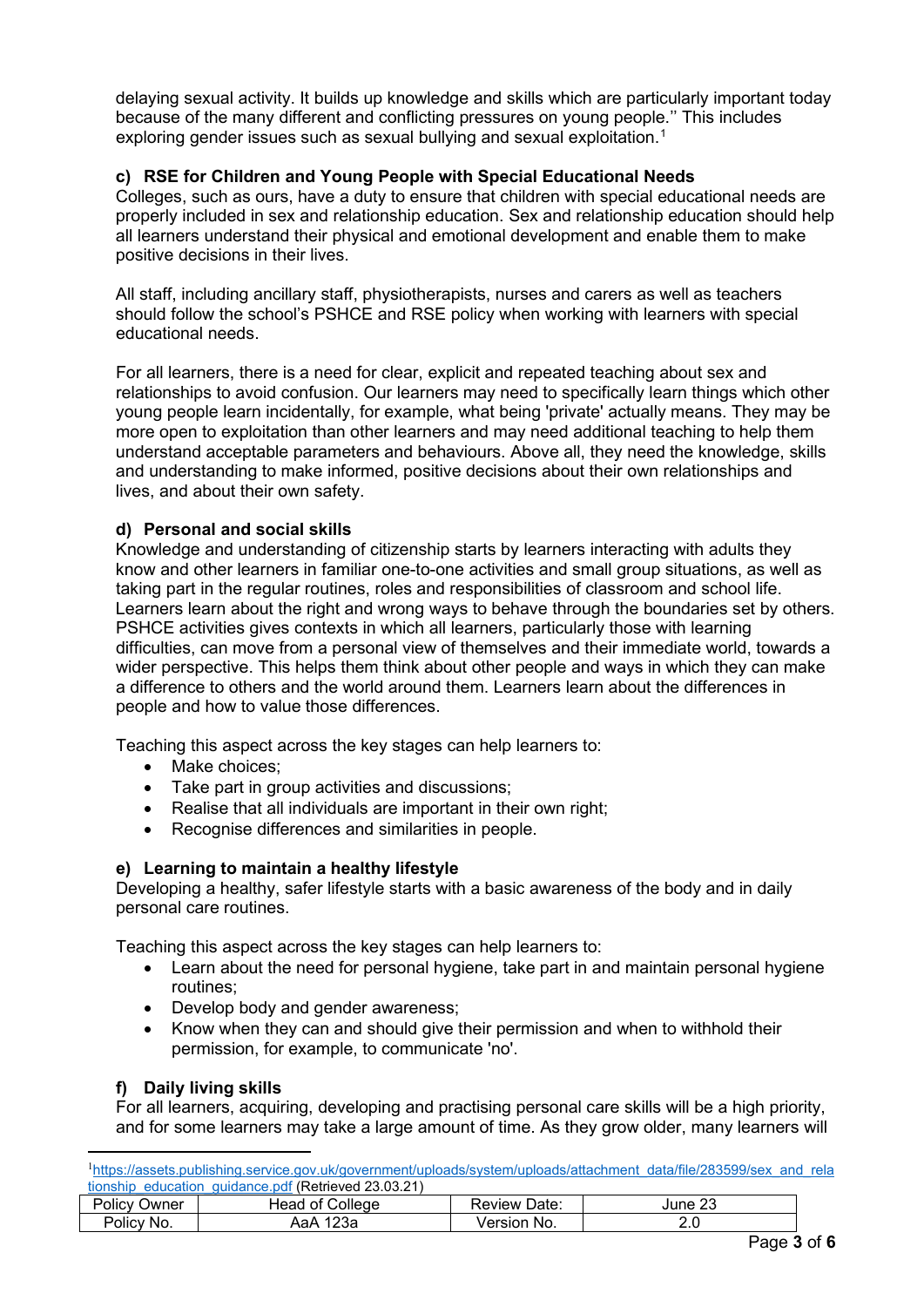achieve independence and these skills will continue to be practised, generalised and extended. Some of our learners may remain dependent on adults for basic needs throughout their lives and, in such instances, personal care skills will remain priority areas of learning inside and outside school. Staff always make sure that learners have as much control as possible over personal care and daily living activities. Daily living skills also include domestic skills and community skills.

# **g) Learning to make safe choices and decisions**

Developing self-knowledge: thinking about themselves and getting to know their own likes and dislikes, strengths, and weaknesses. All learners have a functional communication approach and are taught to make choices and decisions; however, some learners may be dependent on staff to help them interpret their preferences; preference assessments remain integral to our teaching.

## **h) Developing a positive sense of self and others**

Self-concept and self-awareness: the development of a sense of their own identity as a separate and distinct person which is mainly developed through interaction with familiar people and the environment

Self-esteem: the value that learners' place on themselves which is greatly influenced by the way others behave towards them. The approach of staff in valuing and respecting all learners is therefore crucial, particularly as some learners may have low self-esteem or a poor selfimage, and may see themselves as different

Teaching this aspect across the key stages can help learners to:

- Develop a positive self-image
- Explore, express, and communicate their needs, feelings and opinions take responsibility for themselves and their belongings (initially in the classroom, in school, outside school and, later, further afield).

## **6. Roles and Responsibilities**

## **6.1 Governing Body**

The governing board will approve the PSCHE and RSE policy and hold the Head of College to account for its implementation.

## **6.2 Assistant Principal for Curriculum**

The Assistant Principal for Curriculum is responsible for ensuring that PSCHE and RSE is taught consistently across the College, and for managing requests to withdraw learners from [nonstatutory/non-science] components of PSCHE and RSE.

## **6.3 Staff**

Staff are responsible for:

- Delivering PSCHE and RSE in a sensitive way
- Modelling positive attitudes to PSCHE and RSE.
- Monitoring progress.
- Responding to the needs of individual learners.
- Responding appropriately to learners whose parents wish them to be withdrawn from the [non-statutory/non-science] components of PSCHE and RSE.

Staff do not have the right to opt out of teaching PSCHE and RSE. Staff who have concerns about teaching PSCHE and RSE are encouraged to discuss this with the Assistant Principal for Curriculum.

#### **6.4 Learners**

| שWner<br>OIICV      | pileae<br>Ωt<br>Head<br>. . | Date:<br>eview | $\sim$<br>June<br>ںے |
|---------------------|-----------------------------|----------------|----------------------|
| Policy<br><b>No</b> | $\sim$<br>∧a⊬<br>zoa        | No.<br>Arsinn  | 2. U                 |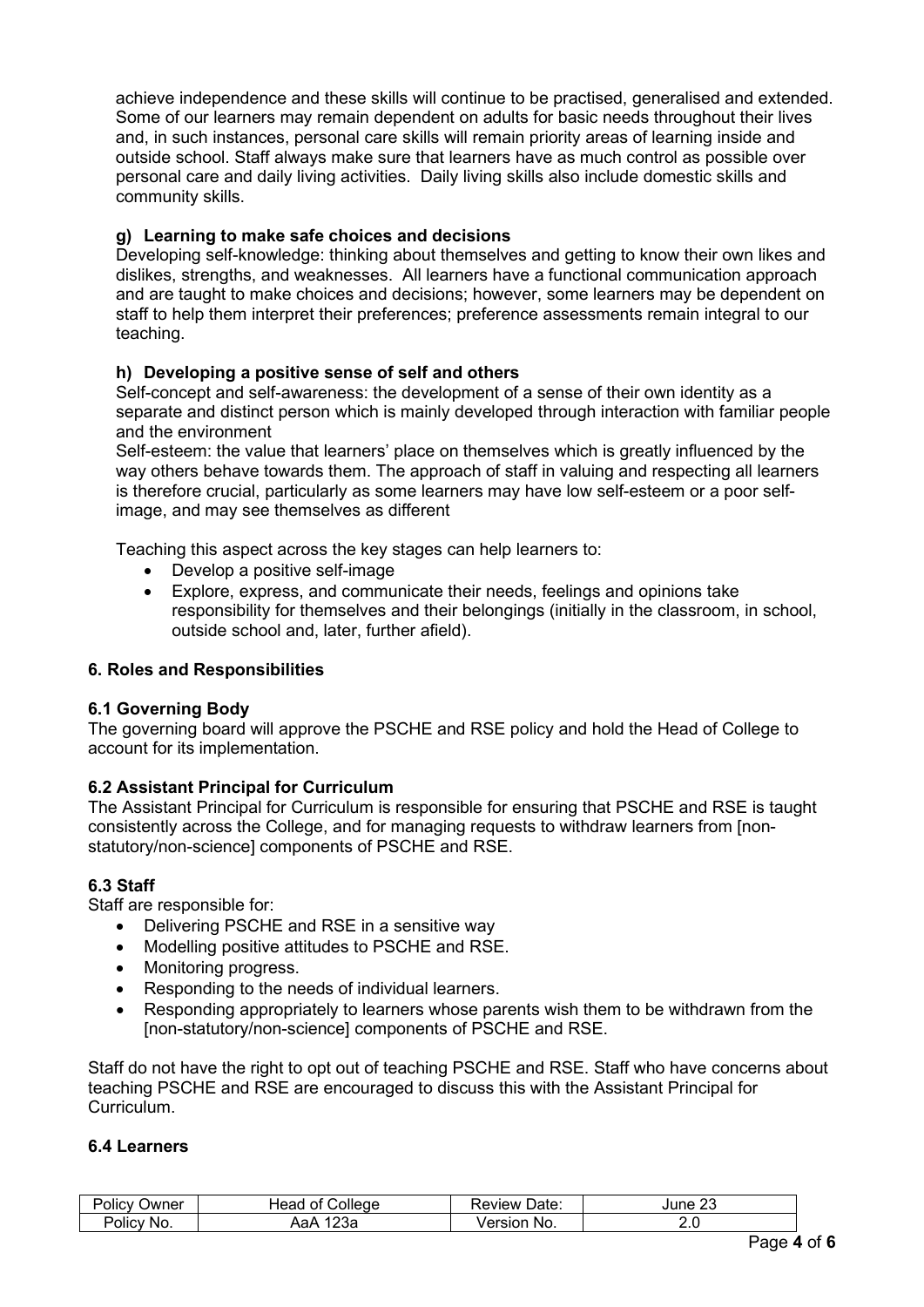Learners are expected to engage in PSCHE and RSE and, when discussing issues related to PSCHE and RSE, treat others with respect and sensitivity.

#### **6.5 Parents**

We see parents as co-producers to a learner's education, and we shall work with parents when there are sensitivities around PSCHE and RSE education.

#### **7. Training**

Staff are trained on the delivery of PSCHE and RSE as part of their induction and it is included in our continuing professional development calendar.

The Head of College will also invite visitors from outside the College, such as College nurses or sexual health professionals, to provide support and training to staff teaching PSCHE and RSE, when necessary.

#### **8. Confidentiality**

Staff will be aware of the College's Adult Safeguarding and Anti-Bullying Policies to ensure all matters that arise during PSCHE and RSE's lessons are dealt with in line with these policies.

Staff may be in circumstances where personal information is divulged to them, in which case the member of staff should provide factual information and when necessary, follow the College's safeguarding procedures if they believe a learner is at risk.

#### **9. Monitoring, assessments for learning, evaluation and reporting**

In response to the opportunities presented through the PSCHE and RSE curriculum and through incidental learning opportunities, learners can demonstrate progress by:

- Moving from contact with others in class and College to community involvement;
- Developing greater control and choice;
- Adapting to change as they grow and develop, physically and emotionally;
- Moving from the personal to a wider perspective (in terms of the range of relationships and viewpoints, and consideration of other people's point of view);
- Moving from an immediate time perspective to thinking about the future and reflecting on the past, for example, how tackling things differently could lead to different outcomes.
- All learners are baselined for knowledge about RSE when they start with Ambitious College. These baselines are used to inform planning for sessions and targets for individual learners.

#### **a) Monitoring**

Day-to-day monitoring of progress and assessment for learning:

Central to good practice is that decisions regarding the learner's progress and the next teaching steps are driven by evidence of learning at the previous teaching point. In all areas of a learner's personalised curriculum the use of baseline data enables learning successes and learner difficulties to be picked up and analysed speedily and objectively. If the data reveal that a learner has particular difficulties acquiring a certain skill or concept, then the teachers will adjust their approach in order to ensure success. Classroom staff collect data on each learner's progress, and are supported by specialists in ABA, qualified teachers, SLTs and OTs to monitor learners' progress and develop programmes that assist/support learning.

## **b) Assessment for learning**

Through formative and summative assessment, we can make informed decisions about the distance a learner has travelled with us. The results of formative and summative assessment are recorded in a learner's Evidence File and shared within a multi agency, trans disciplinary annual review meeting held annually.

| Policy<br>שwner | ∴olleαe<br>Head<br>οt    | Date:<br>∴eview '      | $\sim$<br>'une 2ಎ |
|-----------------|--------------------------|------------------------|-------------------|
| Policy<br>No.   | $\sqrt{2}$<br>АаА<br>∠əa | <i>Jersion</i><br>≅No. | <u></u>           |